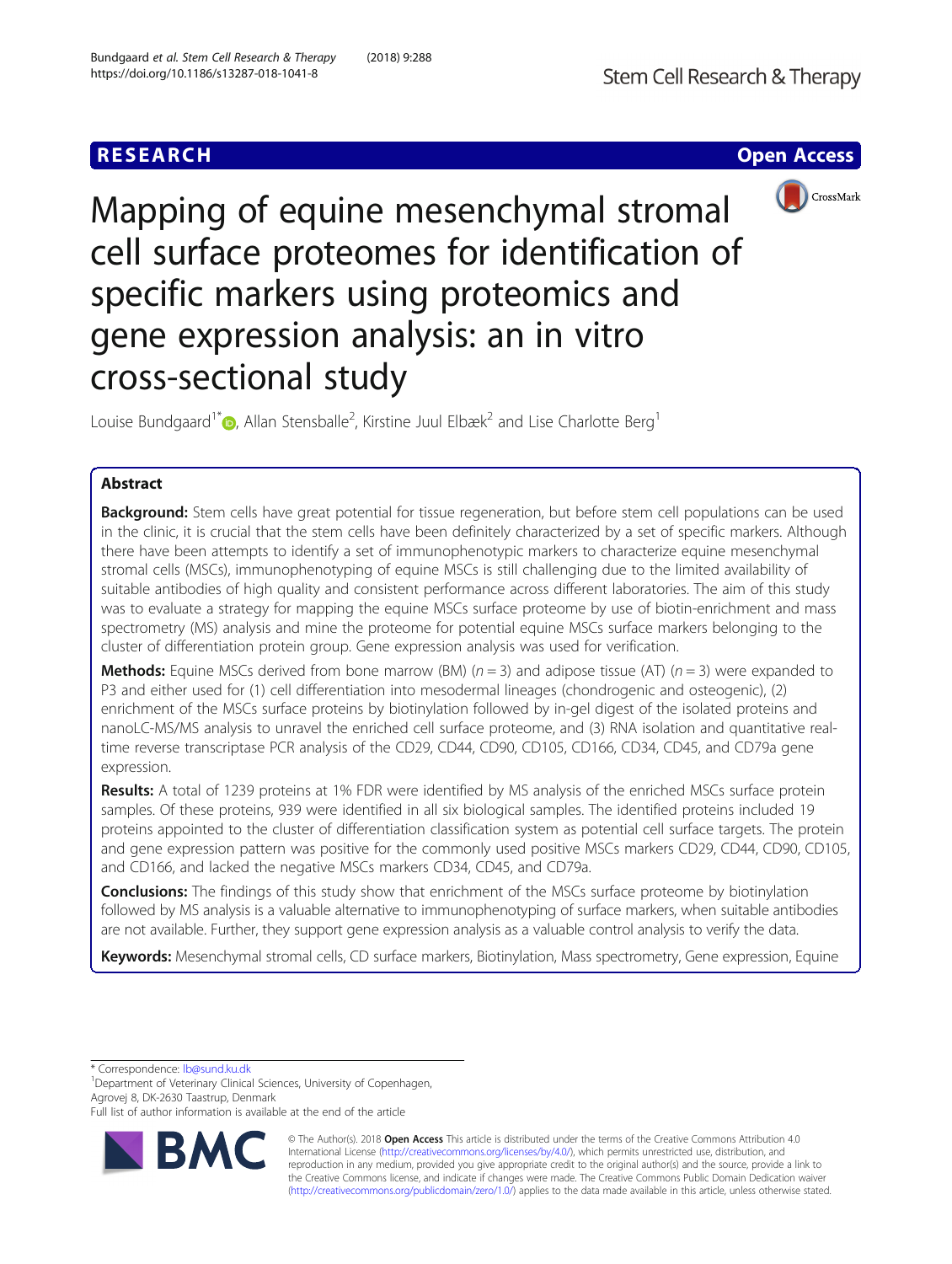# Background

Similar to humans, the horse is a long-lived athletic species, and regenerative medicine is seen as the next-generation treatment to restore normal function of cells and tissues damaged by time, injury or disease. Stem cells have great potential for tissue repair and regeneration; that is why, they are intensely investigated in equine clinical research [[1](#page-8-0), [2\]](#page-8-0). However, before any type of stem cell can be applied in practice, it is crucial that the isolated stem cells have been definitively characterized by a set of specific functional or phenotypic markers.

A common definition of equine mesenchymal stromal cells (MSCs) is still lacking, but in humans, characterization of these cells is well defined by the criteria of the International Society for Cellular Therapy (ISCT) [\[3](#page-8-0)]. ISCT has stated that MSCs must be plastic adherent and be capable of differentiating toward the osteogenic, chondrogenic, and adipogenic lineage. Furthermore, they must express CD29, CD44, CD73, CD90, and CD105 and lack expression of CD14, CD34, CD45, CD79a, and MHC II. Although there have been attempts to identify a set of immunophenotypic markers to characterize equine MSCs [\[4](#page-8-0)–[6\]](#page-8-0), immunophenotyping of equine MSCs is still challenging due to the limited availability of suitable antibodies of high quality and consistent performance across different laboratories [\[5](#page-8-0), [7\]](#page-8-0). Radcliffe et al. [\[5](#page-8-0)] found that only 4 of 15 antibodies tested (27%) were reactive to equine molecules using flow cytometry analysis. De Schauwer et al. [[7\]](#page-8-0) found that 11 out of 30 antibodies (37%) were reactive to equine molecules, and they were not able to confirm cross-reactivity of two tested clones used in other studies to characterize equine MSCs. In general, cross-reactivity for antihuman monoclonal antibodies to equine epitopes is limited. In a large test of 379 antihuman monoclonal antibodies, only 14 recognized the corresponding epitopes on isolated equine leukocytes, which is less than 5% [[8\]](#page-8-0). This illustrates the need for studies evaluating alternative methods for identification of MSCs markers.

Mass spectrometry (MS) is a rapidly advancing technology for identification and quantification of proteins applicable to stem cell investigation [\[9](#page-8-0)], thus circumventing the need of antibodies for cell phenotyping. This analysis technology in combination with cell surface protein biotinylation to enrich the plasma membrane proteins has successfully been used for comprehensive analysis of cell surface proteomes, e.g., to identify spermatozoa surface proteins and quantitative changes during epididymal maturation in boars [[10\]](#page-8-0) and bulls [[11\]](#page-8-0), and to identify surface proteins of human dental pulp stem cells and their variation between culture conditions [\[12\]](#page-8-0). Furthermore, this approach has been used for comprehensive analysis of the human BM-MSCs surface proteome [[13,](#page-8-0) [14](#page-8-0)].

Gene expression analysis at the mRNA level is another potentially valuable alternative to antibody-based methods, and compared to MS, which is still only accessible at specialized proteomic core facilities, qPCR analysis is available in most laboratories.

The aim of this study was to analyze and compare the equine adipose tissue (AT)-derived and bone marrow (BM)-derived MSCs surface proteome by use of biotin enrichment and MS analysis and mine the proteomes for potential equine MSCs surface markers appointed to the cluster of differentiation (CD) classification system. Gene expression analysis was used to verify the results.

### Methods

The experimental protocol was approved by the Ethics and Welfare Committee of Department of Veterinary Clinical Sciences, University of Copenhagen, Denmark.

### Animals used in the study

MSCs derived from BM  $(n = 3)$  and AT  $(n = 3)$  were obtained from mares of mixed breeds, weighing approx. 500 kg and ranging from 13 to 17 years. The horses were euthanized with captive bolt and exsanguination at the Large Animal Teaching Hospital, University of Copenhagen, for unrelated reasons.

### Sampling of bone marrow and adipose tissue

BM-MSCs were isolated from sternal BM aspirates. The skin over the sternum was surgically prepared immediately post-euthanasia in a routine manner, and 5–7 mL BM was aspirated using a Jamshidi biopsy needle (11 gauge, 12.7 cm) (Stryker, Kalamazoo, MI, USA) in a 20-mL syringe preloaded with 1 mL 10% 0.109 M trisodium citrate. The aspirate was transferred to a 50-mL falcon tube and inverted gently.

AT-MSCs were isolated from adipose tissue from the region above the biceps femoris muscle at the base of the tail. The skin was surgically prepared immediately post-euthanasia in a routine manner, and a 10 cm × 10 cm piece of epidermis and dermis was removed to expose the subcutaneous AT. Approximately 15 g of AT was harvested, avoiding fascia and blood vessels and transferred to a 50-mL falcon tube with 30 mL sterile PBS.

All samples were transported at room temperature to the laboratory immediately and further processed within  $\sim$  1 h after sampling.

### Isolation of mesenchymal stromal cells

BM was layered gently onto Histopaque-1077 (Sigma-Aldrich, St. Louis, MI, USA) 1:1  $(v/v)$  and centrifuged 30 min at 600g. The buffy layer containing the mononuclear cells was recovered and washed twice in sterile PBS (5 min at 200g),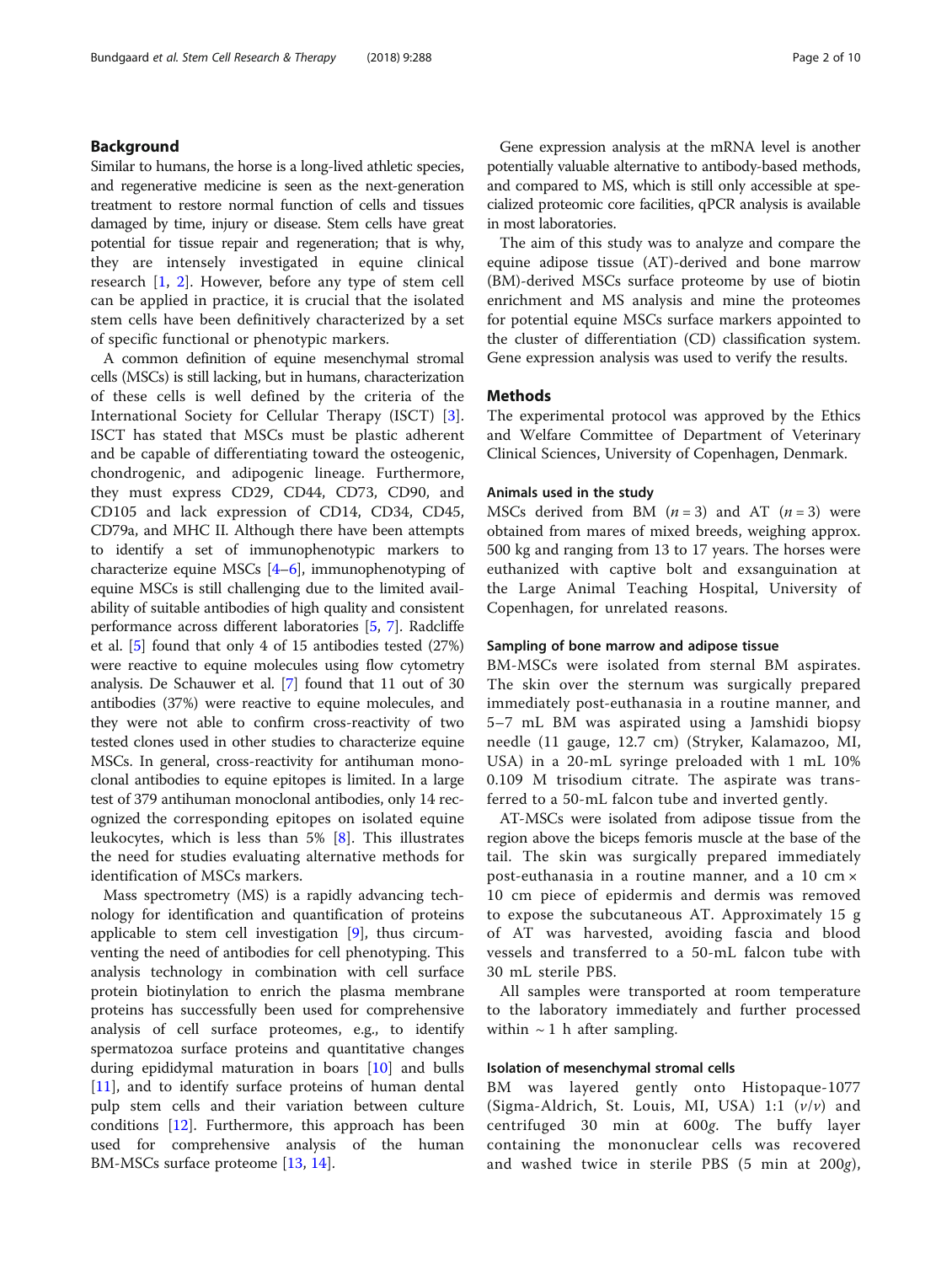supernatant was discarded, and the cell pellet resuspended in 24 mL expansion medium (EM) (Dulbecco's modified Eagle's medium (DMEM) 1 g/L glucose, with phenol red, GlutaMAX, and pyruvate (Thermo Fischer Scientific, Waltham, MA, USA) supplemented with 10%  $(v/v)$  fetal bovine serum (FBS) (Thermo Fischer Scientific, Waltham, MA, USA), 100 U/mL penicillin and 100 μg/mL streptomycin (Thermo Fischer Scientific, Waltham, MA, USA), and 25 μg/mL amphotericin B (Thermo Fischer Scientific, Waltham, MA, USA)). The cells were distributed equally in two T75  $\text{cm}^2$  culture flasks and cultured at 37 °C in a humidified atmosphere containing 5%  $CO<sub>2</sub>$ .

AT was washed three times in sterile PBS, dissected to smaller pieces, and digested in sterile filtered (0.2 μm) (Sartorius, Goettingen, Germany) enzyme medium (DMEM 1 g glucose/L, with phenol red, GlutaMAX, and pyruvate, supplemented with 100 U/mL penicillin and 100 μg/mL streptomycin, 50 μg/mL gentamycin (Sigma-Aldrich, St. Louis, MI, USA), and 1 mg/mL collagenase type I (Thermo Fischer Scientific, Waltham, MA, USA)) for 3 h at 37 °C and 30 rpm. Released cells were isolated through a cell strainer (70 μm) (Thermo Fischer Scientific, Waltham, MA, USA), rinsed twice in sterile PBS, supernatant discarded, and the cell pellet resuspended in 24 mL EM supplemented with 50 μg/mL gentamycin. The cells were distributed equally in two T75 cm<sup>2</sup> culture flasks and cultured at 37  $\degree$ C in a humidified atmosphere containing  $5\%$  CO<sub>2</sub>.

After overnight incubation, non-adherent cells were removed and fresh medium added. Medium was changed every 2–3 days. Cells were passaged (P1) at  $\sim 80\%$ confluency (10–12 days) using trypsin-EDTA (0.25%) (Thermo Fischer Scientific, Waltham, MA, USA), replating ratio 1:3. P1 cells were further expanded in EM without amphotericin B, supplemented with 50 μg/mL gentamycin (only AT-MSCs). At 80% confluency (8– 10 days), cells were detached with trypsin-EDTA, rinsed in sterile PBS, counted, and cryopreserved in FBS supplemented with 10% dimethyl sulfoxide (Sigma-Aldrich, St. Louis, MI, USA) in  $1-2 \times 10^6$  aliquots. Cryopreserved MSCs ( $\sim$  2  $\times$  10<sup>6</sup> cells) were thawed (P2) and expanded in two  $T75 \text{ cm}^2$  flasks in EM without amphotericin B, supplemented with 50 μg/mL gentamycin (only AT-MSCs). At  $\sim$  90% confluency (10–12 days), the cells were passaged using trypsin-EDTA (0.25%) and replated in ratio 1:3 (P3). P3 cells at  $\sim$  90% confluency (5–6 days) were either used for cell differentiation into mesodermal lineages (chondrogenic and osteogenic), biotinylation of cell surface proteins, or RNA isolation.

# Cell differentiation into mesodermal lineages

Cells were passaged (P4) to 48-well plates at a density of  $\sim 10^3$  cells/well (9090 cells/cm<sup>2</sup>) and expanded in

EM without amphotericin B, supplemented with 50 μg/mL gentamycin (only AT-MSCs). At  $\sim 80\%$  confluency, cells were washed with sterile PBS and medium was changed to chondrogenic differentiation medium (DMEM 4.5 g/L glucose, without phenol red, supplemented with 1%  $(v/v)$  GlutaMAX (Thermo Fischer Scientific, Waltham, MA, USA), 1% (v/v) pyruvate (Thermo Fischer Scientific, Waltham, MA, USA),  $2\%$   $(\nu/\nu)$  FBS,  $1\%$   $(\nu/\nu)$ insulin-transferrin-selenium (ITS) (Thermo Fischer Scientific, Waltham, MA, USA), 100 U/mL penicillin and 100 μg/mL streptomycin, 10−<sup>7</sup> M dexamethasone (Sigma-Aldrich, St. Louis, MI, USA), 50 μg/mL ascorbic acid (L-ascorbic acid 2-phosphate) (Sigma-Aldrich, St. Louis, MI, USA), 10 ng/mL TGF-ß3 (recombinant human TGF-ß3) (R&D Systems, Inc., Minneapolis, MI, USA), and 50 μg/mL gentamycin (only AT-MSCs)) or osteogenic differentiation medium (DMEM 1 g/L glucose, without phenol red, supplemented with  $1\%$   $(\nu/\nu)$  pyruvate (Thermo Fischer Scientific, Waltham, MA, USA),  $2\%$  ( $\nu/\nu$ ) FBS,  $1\%$  ( $v/v$ ) ITS,  $100$  U/mL penicillin and  $100 \mu g/mL$ streptomycin,  $10^{-7}$  M dexamethasone, 50 μg/mL ascorbic acid (L-ascorbic acid 2-phosphate), 10 μL/mL 1 M ß-glycerophosphate (ß-glycerophosphate, disodium salt, pentahydrate) (Merck KGaA, Darmstadt, Germany), and 50 μg/mL gentamycin (only AT-MSCs). Differentiation medium was changed every 3 days for 21 days. Confirmation of chondrogenic and osteogenic differentiation was performed by staining for proteoglycans in the extracellular matrix using 0.1% Safranin O, pH 4.6 (Merck KGaA, Darmstadt, Germany) and calcified extracellular matrix deposits using 2% Alizarin red staining, pH 4.2 (Sigma-Aldrich, St. Louis, MI, USA), respectively.

### Mesenchymal stromal cell surface biotinylation

Cell surface proteins were biotinylated and isolated according to the manufacturer's protocol (Pierce cell surface protein isolation kit, [https://www.thermofisher.](https://www.thermofisher.com/order/catalog/product/89881) [com/order/catalog/product/89881](https://www.thermofisher.com/order/catalog/product/89881)) with few modifications. In short, EM was removed and cells were washed twice in ice-cold PBS and incubated with a biotin labelling solution for 30 min at 4 °C on a rocking platform. The reaction was quenched with a quenching solution and cells were scraped (cell scraper, Corning Incorporated, Corning, NY, USA) into solution, pooled in a 50 mL conical tube, and washed twice with TBS. Cells were resuspended in lysis buffer supplemented with protease inhibitor (complete protease inhibitor cocktail tablets) (Roche, Basel, Switzerland) 25:1  $(v/v)$ , transferred to a 1.5-mL microcentrifuge tube, and incubated on ice 30 min, vortexing every 5 min for 5 s. Cell lysate was centrifuged at 10,000 g for 2 min at 4  $\degree$ C and the supernatant was transferred to a new tube. The cell lysate was applied to a neutravidin agarose gel column, incubated for 60 min at RT on a rocking platform, and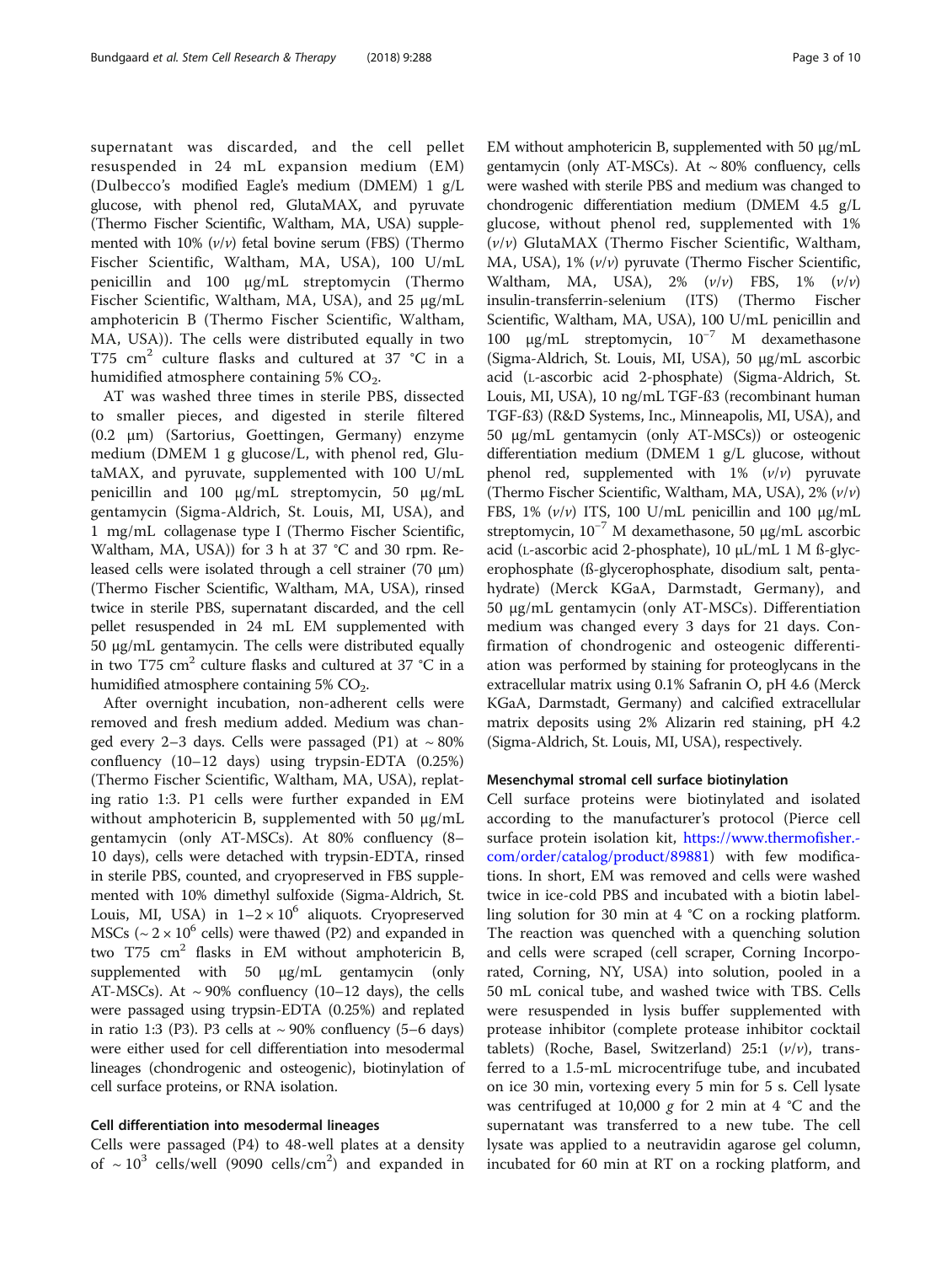then centrifuged for 1 min at 1000g. The column was washed with wash buffer supplemented with protease inhibitor (25:1  $(v/v)$ ), and centrifuged for 1 min at 1000 g. This step was repeated three times. A 4× Laemmli sample buffer (Bio-Rad Laboratories, Inc., Hercules, CA, USA) with 50 mM dithiothreitol was added to the column, and the reaction was incubated for 60 min at RT on a rocking platform followed by centrifugation for 2 min at 1000  $g$ . The eluate was stored at − 80 °C until further processing.

# SDS-PAGE and in-gel digestion of biotinylated cell surface proteins

Samples were thawed on ice and the proteins in 25 μL 4× Laemmli buffer were reduced by heating for 7 min at 95 °C, and further processed by SDS-PAGE (10 well, mini protean TGX gel 4–20%) (Bio-Rad Laboratories, Inc., Hercules, CA, USA) at 180 V for 10 min, to remove lithium dodecyl sulphate from the sample and separate proteins according to molecular weight allowing the proteins to penetrate the resolving gel for approx. 1 cm. After staining with coomassie blue (Sigma-Aldrich, St. Louis, MI, USA), the visible band was excised into small cubes and transferred to individual 1.5 mL microcentrifuge tubes. The gel pieces were washed with 50 mM triethylammonium bicarbonate buffer (TEAB) (Sigma-Aldrich, St. Louis, MI, USA) for 15 min at RT, followed by addition of acetonitrile (Honeywell-Fluka, Morris Plains, NJ, US) in a 1:1 solution with TEAB and incubation for 15 min at RT, removing of all liquids and shrinking of the gel pieces with acetonitrile. These washing steps were repeated four times. Proteins in the gel pieces were reduced and alkylated by incubation with 1.2 μL 0.5 M tris (2-carboxyethyl)phosphine hydrochlorid (Sigma-Aldrich, St. Louis, MI, USA) per 50 μL TEAB and 6 μL 0.5 M chloroacetamide (Sigma-Aldrich, St. Louis, MI, USA) per 50 μL TEAB for 30 min at 37 °C followed by a fifth washing sequence. Proteins were digested with 12.5 ng trypsin (Thermo Fischer Scientific, Waltham, MA, USA)/μL TEAB at 37 °C overnight, and the supernatant containing the extracted peptides was transferred to a fresh microcentrifuge tube. The gel pieces were then incubated in 1:20  $(v/v)$  formic acid (Honeywell-Fluka, Morris Plains, NJ, USA) in TEAB for 15 min at RT, the supernatant added to the peptide solution, the gel pieces incubated in acetonitrile for 15 min at RT, and the supernatant transferred to the peptide solution. The peptides were concentrated in a vacuum centrifuge and stored at − 80 °C until further processing.

### LC-MS/MS analysis

Peptides were resuspended in resuspension buffer (2% acetonitrile, 0.1% triflouroacetic acid (Thermo Fischer Scientific, Waltham, MA, USA), 0.1% formic acid in MilliQ water) and a volume corresponding to  $\sim$  1  $\mu$ g peptide was analyzed by nanoLC-MS/MS (Thermo Scientific Dionex Ultimate 3000 RSLC) coupled in-line to a Thermo Scientific Q Exactive HF mass spectrometer. The peptide separation was accomplished using a precolumn setup (Acclaim PepMap 100 C18 2 cm 100 μm precolumn; 75 μm 75 cm main column) (Thermo Fischer Scientific, Waltham, MA, USA) and a 35-min gradient from 10% buffer B (99.9% acetonitrile) to 35% buffer B and the buffer A being 99.1% MilliQ with 0.1% formic acid. The mass spectrometer was set to acquire MS1 data from  $m/z$  375–1500 at  $R = 60$  k and MS2 at  $R = 30$  k allowing up to 20 precursor ions per MS1 scan.

# RNA isolation and quantitative real-time reverse transcriptase PCR analysis

Cells were lysed in TRI Reagent (Molecular Research Center, Inc., Cincinnati, OH, USA) and stored at − 80 °C until further processing. After thawing, the cell lysate was further homogenized through a QIAshredder column (Qiagen, Hilden, Germany) for 2 min at 12,000  $g$ . The homogenate was phase separated by adding 0.2 mL chloroform per mL TRI Reagent, shaked vigorously for 15 s allowing it to stand for 15 min at RT, and centrifuged at 12,000 g for 15 min at 4 °C. The upper phase containing the RNA was transferred to a fresh tube. The RNA was precipitated by adding 0.5 mL 2-propanol per mL TRI Reagent, incubation for 8 min at RT, followed by centrifugation at 12,000 g for 8 min at 4 °C. After removing the supernatant, the RNA pellet was washed by adding 1 mL 75% ethanol per 1 mL TRI Reagent and centrifugation at 7500 g for 5 min at 4  $°C$ . The supernatant was removed, and the pellet was air dried for 5–7 min. The pellet was resuspended in distilled water and incubated for 15 min at 60 °C. Total RNA concentration was determined by optical density measurement (NanoDrop TM Spectrophotometer (Thermo Fischer Scientific, Waltham, MA, USA)), and total RNA isolates were kept at − 80 °C until further processing.

cDNA was synthesized from 200 ng total RNA. Reverse transcriptase PCR mastermix (Promega, Madison, WI, USA) consisted of 5 μL RT buffer, 1.3 μL dNTP mix (10 μM) (Thermo Fischer Scientific, Waltham, MA, USA), 0.25 μL random hexamer primers (2 μg/μL) (TAG Copenhagen, Copenhagen, Denmark), 0.25 μL Oligo-dT primers (0.5 μg/μL) (TAG Copenhagen, Copenhagen, Denmark), 0.8 μL RNasin® Plus RNase inhibitor (40 U/μL) (Promega, Madison, WI, USA), 1 μL M-MLV Reverse Transcriptase (200 U/μL) (Promega, Madison, WI, USA), and sterile water. Reverse transcription was performed in a BIOmetra® T-Gradient thermocycler (Thermo Fischer Scientific,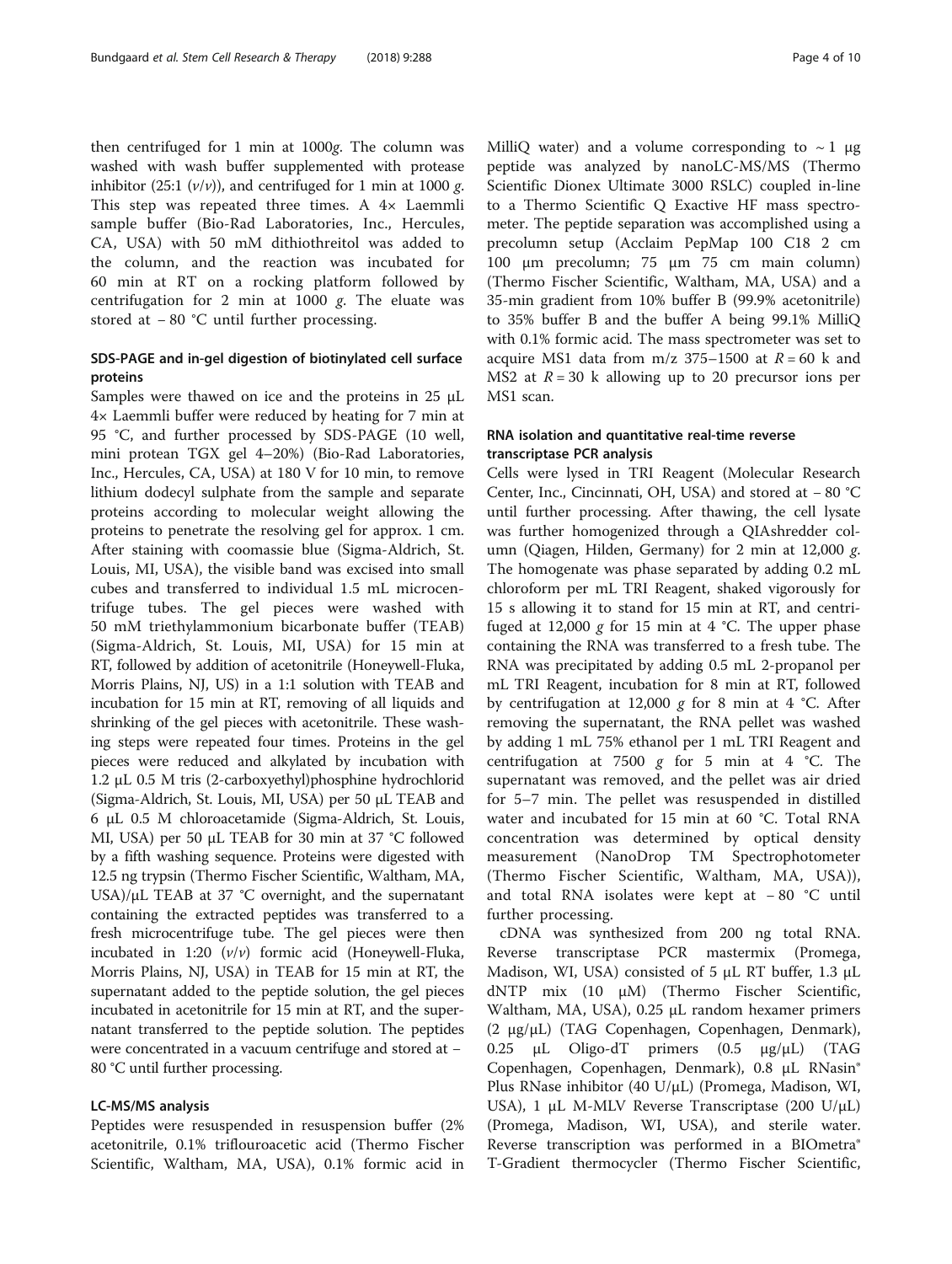Waltham, MA, USA) at 25 °C for 10 min, 42 °C for 60 min, and 95 °C for 5 min. Samples were stored at − 20 °C.

Species-specific intron-spanning equine primers were used to amplify CD29, CD44, CD90, CD105, CD166, CD34, CD45, and CD79a. Primers are listed in Table 1. Primers were purchased from TAG Copenhagen (Copenhagen, Denmark). Quantitative real-time reverse transcriptase PCR was performed in triplicates using the LightCycler® Fast Start DNA Master SYBR Green I and LightCycler® Real-Time PCR System (Roche, Basel, Switzerland). cDNA from equine spleen was used as a positive control.

### Data analysis

Raw data was searched against the Equus caballus reference sequence database from Uniprot (UP000002281; May 16, 2017; 22,698 proteins) using MaxQuant search engines (MaxQuant v.1.6.0.1 and Perseus v.1.6.0.2). Label-free quantification (LFQ) was based on total ion chromatogram normalization [[15\]](#page-8-0). The online database STRING-DB was used to further identify uncharacterized proteins based on gene  $[16]$  $[16]$ . Only proteins with at least two unique peptide sequences and FDR < 1% was included. The MS proteomics data have been deposited and made publically available to the ProteomeXchange Consortium via the PRIDE partner repository with the dataset identifier PXD008884 [[17\]](#page-9-0).

Relative mRNA expression was calculated using the efficiency corrected calculation method also known as the Roche Applied Sciences E(efficiency)-method: Normalized relative ratio (NRR) =  $E_t$ <sup>CT (target calibrator)</sup> – CT (target sample)/Er CT (reference calibrator) – CT (reference sample). All results were normalized to the reference gene gluceraldehyde-3-phosphate dehydrogenase (GAPDH) selected after initial testing of three reference genes (GAPDH, β-actin and ribosomal RNA  $(18 S)$ ) [[18\]](#page-9-0).

### Results

# Cellular morphology and differentiation into mesodermal linages

All cell lines were plastic adherent and exhibited a fibroblast-like morphology. Chondrogenic differentiated cells stained positive for proteoglycans in the extracellular matrix and osteogenic differentiated cells stained positive for calcified extracellular matrix deposits on day 21 after induction of differentiation.

### MS analysis

A total of 1239 proteins were identified with at least two unique peptide sequences and  $FDR < 1\%$ . Among the identified proteins were a total of 19 proteins appointed to the CD classification system as potential cell surface targets for immunophenotyping of cells (Tables [2](#page-5-0) and [3](#page-6-0)). The CD proteins were identified in all samples, except CD49c and CD228, which were not identified in the samples from AT-MSCs; CD61, which was not identified in one of the samples from AT-MSCs; CD56, which was not identified in any of the BM-MSCs samples; and CD105, which was not identified in one of the samples from BM-MSCs.

# The protein and gene expression pattern for selected MSCs markers

The protein and gene expression pattern was measured for the commonly used positive MSCs markers CD29, CD44, CD90, CD105, and CD166, and negative MSCs markers CD34, CD45, and CD79a.

The mean label-free quantification (LFQ) intensity was above  $10^7$  for CD29, CD44, CD90, and CD166, with a higher mean LFQ intensity in samples from AT-MSCs compared to BM-MSCs, except for CD29 where the LFQ intensity was higher in the samples from BM-MSCs (Fig. [1a\)](#page-7-0). The cell surface protein CD105 was identified in all AT-MSCs samples, but only in two of the three BM-MSCs samples. The LFQ intensity ranged from

Table 1 Species-specific primers used to amplify specific genes

| Primer name      | Forward primer 5'-3'            | Reverse primer 5'-3'            |
|------------------|---------------------------------|---------------------------------|
| CD29             | GTG AGA TGT GTC AGA CGT GC      | AGA ACC AGC AGT CAT CCA CA      |
| CD44             | TTC ATA GAA GGG CAC GTG GT      | GCC TTT CTT GGT GTA GCG AG      |
| CD <sub>90</sub> | TCT CCT GCT GAC AGT CTT GC      | GGA CCT TGA TGT TGT ACT TGC     |
| CD105            | TTC TGG GCC ACT GGT GAA TA      | TGC AAT GCA GAC TCG AGA TG      |
| CD166            | GCA GAA AAC CAG CTG GAG AG      | AGC GAG GAG TAG ACC AAC GA      |
| CD34             | CTC CAG CTG TGA GGA CTT TA      | AAG TTC TGG ATC CCC ATC CT      |
| CD45             | CTC CTC ATT CAC TGC AGA GA      | GGT ACT GCT CAA ATG TGG GA      |
| CD79a            | AGG GAG CCA CAT CAA CAT CA      | CGT TGC CTT CCT TAG CTT GG      |
| 18 <sub>s</sub>  | GAT ACC GCA GCT AGG AAT         | ATC TGT CAA TCC TGT CCG         |
| ß-actin          | CGT GGG CCG CCC TAG GCA CCA     | TTG GCC TTA GGG TTC AGG GGG G   |
| <b>GAPDH</b>     | GGG TGG AGC CAA AAG GGT CAT CAT | AGC TTT CTC CAG GCG GCA GGT CAG |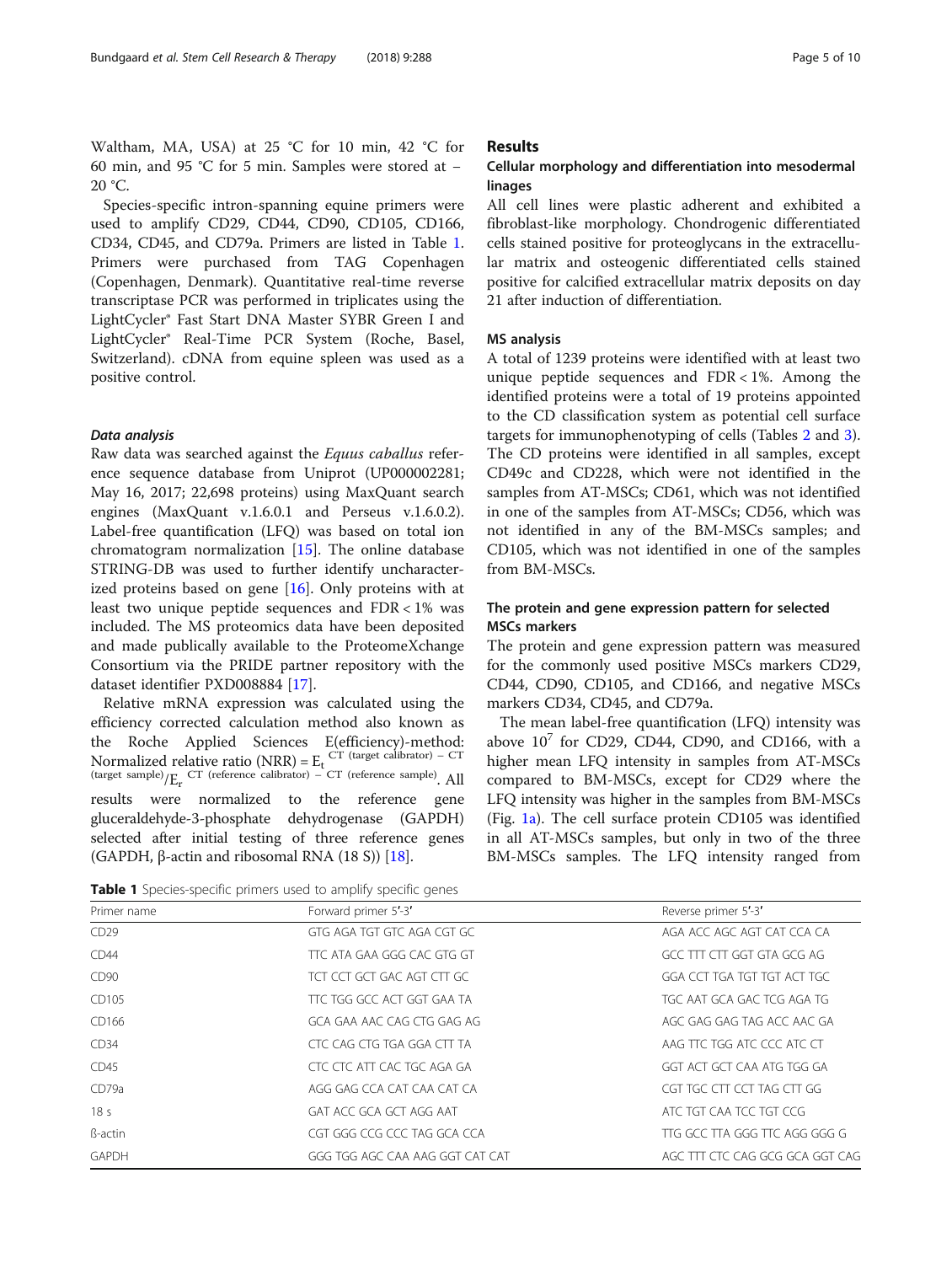<span id="page-5-0"></span>Table 2 Identified genes and/or proteins appointed to the cluster of differentiation (CD) classification system

| Protein          | Alternative protein name                      | Accession number | Gene name        | AT-MSCs1          | AT-MSCs2                 | AT-MSCs3                 | BM-MSCs1 | BM-MSCs2 | BM-MSCs3 |
|------------------|-----------------------------------------------|------------------|------------------|-------------------|--------------------------|--------------------------|----------|----------|----------|
| CD29             | Integrin subunit beta 1                       | <b>F6UR46</b>    | ITGB1            | $+/+$             | $+/+$                    | $+/+$                    | $+/+$    | $+/+$    | $+/+$    |
| CD44             |                                               | Q05078           | CD44             | $+/+$             | $+/+$                    | $+/+$                    | $+/+$    | $+/+$    | $+/+$    |
| CD49a            | Integrin subunit alpha 1                      | F6SHD8           | ITGA1            | $^{+}$            | $+$                      | $+$                      | $+$      | $+$      | $+$      |
| CD49c            | Integrin subunit alpha 3                      | F6W8D8           | <b>ITGA3</b>     | $^{+}$            | $^{+}$                   | $+$                      | $^{+}$   | $^{+}$   | $+$      |
| CD49d            | Integrin subunit alpha 4                      | F6ZZX8           | <b>ITGA4</b>     | $\qquad \qquad -$ | $\overline{\phantom{0}}$ | $\overline{\phantom{m}}$ | $^{+}$   | $+$      | $+$      |
| CD49e            | Integrin subunit alpha 5                      | F6QLZ6           | <b>ITGA5</b>     | $+$               | $+$                      | $+$                      | $^{+}$   | $+$      | $+$      |
| CD51             | Integrin subunit alpha V                      | F6W3W7           | <b>ITGAV</b>     | $^{+}$            | $+$                      | $+$                      | $^{+}$   | $+$      | $+$      |
| CD56             | Neural cell adhesion molecule 1               | F7BT93           | NCAM1            | $^{+}$            | $^{+}$                   | $+$                      |          |          |          |
| CD61             | Integrin subunit beta 3                       | F7A370           | ITGB3            | $^{+}$            | $+$                      | $\overline{\phantom{0}}$ | $^{+}$   | $+$      | $+$      |
| CD71             | Transferrin receptor 1                        | Q2V905           | <b>TFRC</b>      | $^{+}$            | $^{+}$                   | $+$                      | $+$      | $+$      | $^{+}$   |
| CD73             | Ecto 5' nucleotidase                          | F6XEP5           | NT5E             | $^{+}$            | $^{+}$                   | $+$                      | $^{+}$   | $^{+}$   | $+$      |
| CD <sub>90</sub> | Thy-1 cell surface antigen                    | F6ZC75           | THY1             | $+/+$             | $+/+$                    | $+/+$                    | $+/+$    | $+/+$    | $+/+$    |
| CD91             | Alpha-2-macroglobulin receptor                | F6Q221           | LRP1             | $^{+}$            | $+$                      | $+$                      | $+$      | $+$      | $+$      |
| CD105            | Endoglin                                      | F6W046           | <b>ENG</b>       | $+/+$             | $+/+$                    | $+/+$                    | $+/+$    | $-$ /+   | $+/+$    |
| CD109            |                                               | F6V1V8           | CD109            | $^{+}$            | $^{+}$                   | $+$                      | $+$      | $+$      | $+$      |
| CD142            | Tissue factor                                 | F6UIK6           | F3               | $^{+}$            | $^{+}$                   | $+$                      | $^{+}$   | $+$      | $+$      |
| CD166            | Activated leukocyte cell adhesion<br>molecule | F7B5L3           | <b>ALCAM</b>     | $+/+$             | $+/+$                    | $+/+$                    | $+/+$    | $+/+$    | $+/+$    |
| CD228            | Melanotransferrin                             | F7DGD6           | MFI <sub>2</sub> |                   |                          |                          | $^{+}$   | $^{+}$   | $^{+}$   |
| CD315            | Prostaglandin F2 receptor inhibitor           | F6WPE1           | <b>PTGFRN</b>    | $+$               | $+$                      | $+$                      | $^{+}$   | $+$      | $+$      |

Cells are isolated from samples harvested from three different horses (1–3). The cell surface proteins were enriched with biotinylation, and the samples analyzed by mass spectrometry. Raw data was searched against the Equus caballus reference sequence database from Uniprot (UP000002281; May 16, 2017; 22,698 proteins) giving information about protein names, accession numbers, and gene names. Gene expression was used to verify the data. (+) indicates that the protein was identified in the sample, (-) indicates that the protein was not identified in the sample. (+/+) indicates identification both on the protein and gene level. (−/+) indicates no identification on the protein level, but identification on the gene level

AT-MSCs adipose tissue-derived mesenchymal stromal cells, BM-MSCs bone marrow-derived mesenchymal stromal cells

 $4.2 \times 10^6$ -1.7 ×  $10^7$  (Fig. [1a\)](#page-7-0). The cell surface proteins CD34, CD45, and CD79a were not identified in any of the samples (Fig. [1a\)](#page-7-0).

The relative gene expression ratio for CD29, CD44, and CD90 ranged from 0.06 to 3.14, and for CD105 and CD166, the relative gene expression ratio ranged from 0.002 to 0.014 except for one AT-MSCs sample, where the relative gene expression ratio for CD166 was 0.15. The mean relative gene expression ratios for CD29, CD44, CD90, CD105, and CD166 were higher in AT-MSCs samples compared to BM-MSCs samples. The relative gene expression ratios for CD34, CD45, and CD79a were < 0.0003 in all AT-MSCs and BM-MSCs samples and  $> 0.05$  in the positive control samples.

# **Discussion**

This is the first study in the horse, where the cell surface proteomes of AT-MSCs and BM-MSCs have been analyzed by use of biotinylation of the intact cells to enrich the plasma membrane proteins followed by MS for identification of the proteins with high confidence. This pipeline revealed identification of 1239 proteins including 19 CD markers.

Enrichment procedures like biotinylation aim to increase the relative abundance of proteins of interest, but all accessible proteins in the sample will be labeled with biotin, including intracellular proteins released due to cell death and extracellular proteins. However, the enrichment strategy in this study was considered successful, because the relative number of CD markers compared to the total number of identified proteins was markedly higher than the relative number of CD markers identified in a comparable MS study of equine umbilical cord MSCs without enrichment of the cell surface proteins [\[19](#page-9-0)]. Here, a total of 2118 proteins was identified of which only 14 proteins were assigned as CD markers [[19\]](#page-9-0).

The 19 identified CD markers included CD29, CD44, CD51, CD71, CD73, CD90, CD105, and CD166, which have also been identified as equine stem cell surface proteins in previous studies [[5](#page-8-0), [7,](#page-8-0) [19](#page-9-0)–[21](#page-9-0)]. CD29, CD44, CD73, CD90, and CD105 are the five positive surface markers included in the ISCT criteria of human MSCs. However, in studies of equine stem cell surface proteins, only CD29 has been robustly positive in equine stem cells, while CD44, CD73, CD90, and CD105 have been identified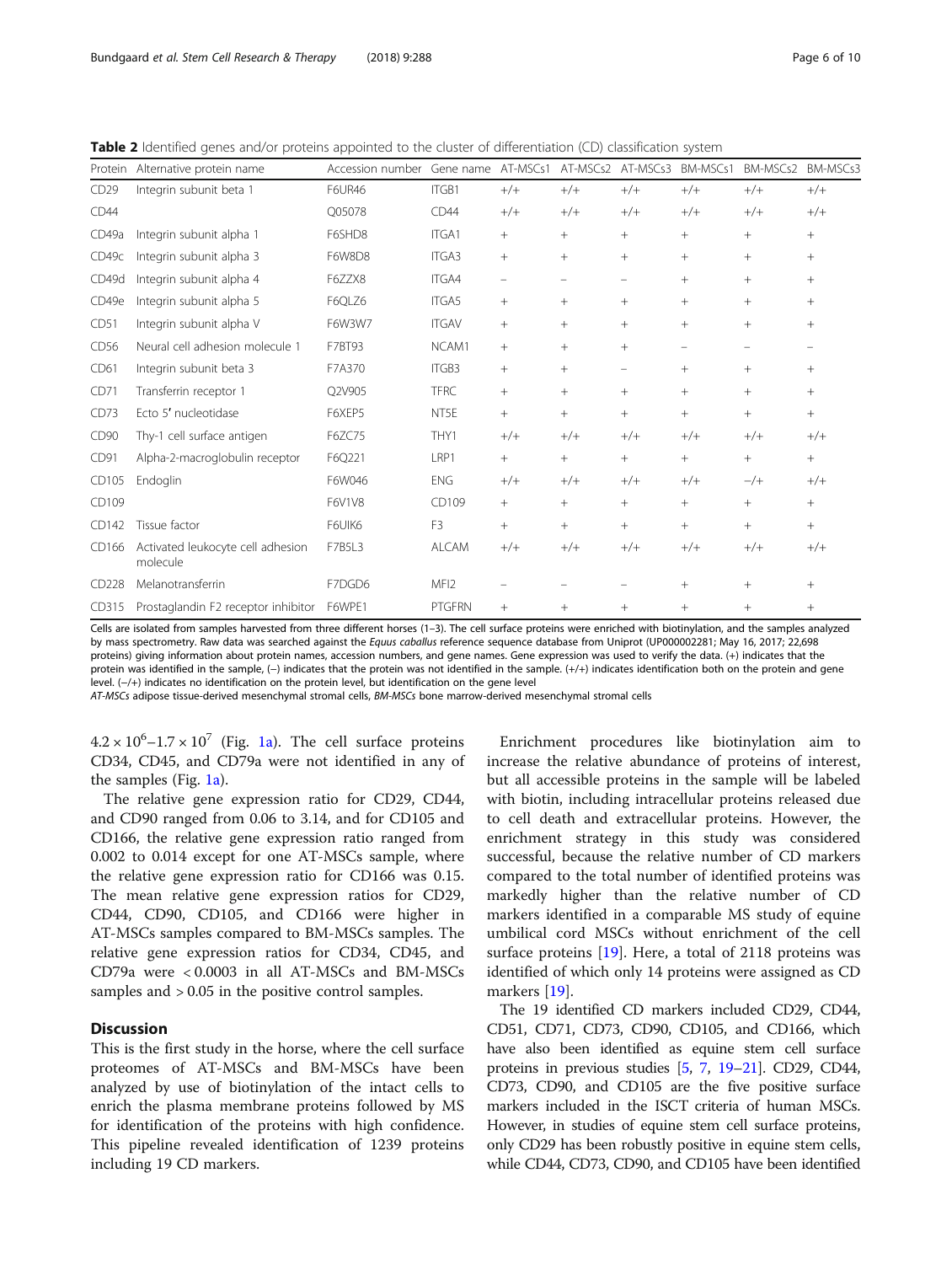| Protein                                                                                                                                                                  | Gene name        | Characteristics                                                                                                                                                                      | References     |  |  |  |  |  |
|--------------------------------------------------------------------------------------------------------------------------------------------------------------------------|------------------|--------------------------------------------------------------------------------------------------------------------------------------------------------------------------------------|----------------|--|--|--|--|--|
| Identified cluster of differentiation proteins previously reported as present on the surface of equine MSCs                                                              |                  |                                                                                                                                                                                      |                |  |  |  |  |  |
| CD29                                                                                                                                                                     | ITGB1            | Consistently observed equine MSCs surface protein. Positive human MSCs surface<br>marker according to ISCT                                                                           | [5, 7, 19, 21] |  |  |  |  |  |
| CD44                                                                                                                                                                     | CD44             | Inconsistently observed equine MSCs surface marker. Positive human MSCs<br>surface marker according to ISCT                                                                          | [5, 7, 19, 21] |  |  |  |  |  |
| CD51                                                                                                                                                                     | <b>ITGAV</b>     | Identified on the surface of MSCs derived from equine peripheral blood and AT.<br>Human endothelial cell marker. Upregulated in mouse BM-MSCs during<br>osteoblastic differentiation | [20]           |  |  |  |  |  |
| CD71                                                                                                                                                                     | <b>TFRC</b>      | Identified on MSCs derived from equine umbilical cord intervascular matrix                                                                                                           | [19]           |  |  |  |  |  |
| CD73                                                                                                                                                                     | NT5E             | Inconsistently observed equine MSCs surface marker. Positive human MSCs<br>surface marker according to ISCT                                                                          | $[22]$         |  |  |  |  |  |
| CD <sub>90</sub>                                                                                                                                                         | THY1             | Inconsistently observed equine MSCs surface marker. Positive human MSCs<br>surface marker according to ISCT                                                                          | [5, 7, 19, 21] |  |  |  |  |  |
| CD105                                                                                                                                                                    | <b>ENG</b>       | Inconsistently observed equine MSCs surface marker. Positive human MSCs<br>surface marker according to ISCT                                                                          | [7, 19, 21]    |  |  |  |  |  |
| CD166                                                                                                                                                                    | <b>ALCAM</b>     | Identified on MSCs derived from equine umbilical cord intervascular matrix                                                                                                           | $[19]$         |  |  |  |  |  |
|                                                                                                                                                                          |                  | Identified cluster of differentiation proteins previously reported as present on the surface of human MSCs                                                                           |                |  |  |  |  |  |
| CD49a                                                                                                                                                                    | ITGA1            | BM mononuclear stem cell marker for multipotency                                                                                                                                     | [25, 26]       |  |  |  |  |  |
| CD49c                                                                                                                                                                    | ITGA3            | Potential predictive stem cell marker for BM-MSCs and AT-MSCs                                                                                                                        | [27, 28]       |  |  |  |  |  |
| CD49d                                                                                                                                                                    | ITGA4            | AT-MSCs surface protein sensitive for cryopreservation                                                                                                                               | $[30]$         |  |  |  |  |  |
| CD49e                                                                                                                                                                    | ITGA5            | Part of the expression profile of AT-MSCs                                                                                                                                            | [28, 29]       |  |  |  |  |  |
| CD56                                                                                                                                                                     | NCAM1            | Negative marker for AT-MSCs                                                                                                                                                          | $[31]$         |  |  |  |  |  |
| CD109                                                                                                                                                                    | CD109            | Identified on MSCs derived from equine umbilical cord intervascular matrix                                                                                                           | [32, 33]       |  |  |  |  |  |
| CD142                                                                                                                                                                    | F <sub>3</sub>   | Stem cell surface protein, but not specific to MSCs                                                                                                                                  | $[34]$         |  |  |  |  |  |
| Identified cluster of differentiation proteins that have not previously been described in the literature in relation to AT-MSCs or BM-MSCs neither in<br>human nor horse |                  |                                                                                                                                                                                      |                |  |  |  |  |  |
| CD61                                                                                                                                                                     | ITGB3            | Have not previously been described in the literature in relation to AT-MSCs or<br>BM-MSCs neither in human or horse                                                                  |                |  |  |  |  |  |
| CD91                                                                                                                                                                     | LRP1             | Have not previously been described in the literature in relation to AT-MSCs or<br>BM-MSCs neither in human or horse                                                                  |                |  |  |  |  |  |
| CD228                                                                                                                                                                    | MFI <sub>2</sub> | Have not previously been described in the literature in relation to AT-MSCs or<br>BM-MSCs neither in human or horse                                                                  |                |  |  |  |  |  |
| CD315                                                                                                                                                                    | <b>PTGFRN</b>    | Have not previously described in the literature studied in relation to AT-MSCs or<br>BM-MSCs neither in human or horse                                                               |                |  |  |  |  |  |

<span id="page-6-0"></span>Table 3 Cluster of differentiation proteins (CD) identified in equine AT-MSCs and/or equine BM-MSCs and their characteristics in relation to AT-MSCs and BM-MSCs described in the literature

AT-MSCs adipose tissue-derived mesenchymal stromal cells, BM-MSCs bone marrow-derived mesenchymal stromal cells, ISCT International Society for Cellular Therapy

with different expression patterns [[5](#page-8-0), [7](#page-8-0), [19](#page-9-0), [21](#page-9-0), [22](#page-9-0)]. The inconsistent findings of CD105 on the surface of equine stem cells [\[7,](#page-8-0) [21,](#page-9-0) [22](#page-9-0)] were supported by the observations in this study, but the other four human ISCT-positive surface markers were identified with high confidence.

CD51 has been identified on the surface of MSCs derived from equine peripheral blood and AT [\[20\]](#page-9-0) and CD71 in the proteome from MSCs derived from equine umbilical cord [\[19\]](#page-9-0). CD51 is known to be an endothelial cell marker and has been shown to be upregulated in mouse BM-MSCs during osteoblastic differentiation, suggesting a putative role in osteogenesis [[20\]](#page-9-0). The role of CD51 and CD71 in equine MSCs is not clearly known, and further studies are required to establish them as stem cell markers. Stem cells should lack expression of CD45, CD34, and CD79a, and these proteins were not observed in the MS analysis of the enriched MSCs samples. Equine CD34 and CD45 have been identified in a previous comprehensive MS analysis of different equine tissues and body fluids [\[23\]](#page-9-0), showing that the proteins can be identified using MS. Since CD34 and CD45 were not identified in this study, our findings support their capacity as true negative identifiers. To our knowledge, equine CD79a has never been identified by MS analysis. Identification of this protein in another cell type is needed to confirm that this is a true negative identifier for MSCs in MS studies.

Multiple factors have been suggested to explain the variable expression pattern of equine stem cell surface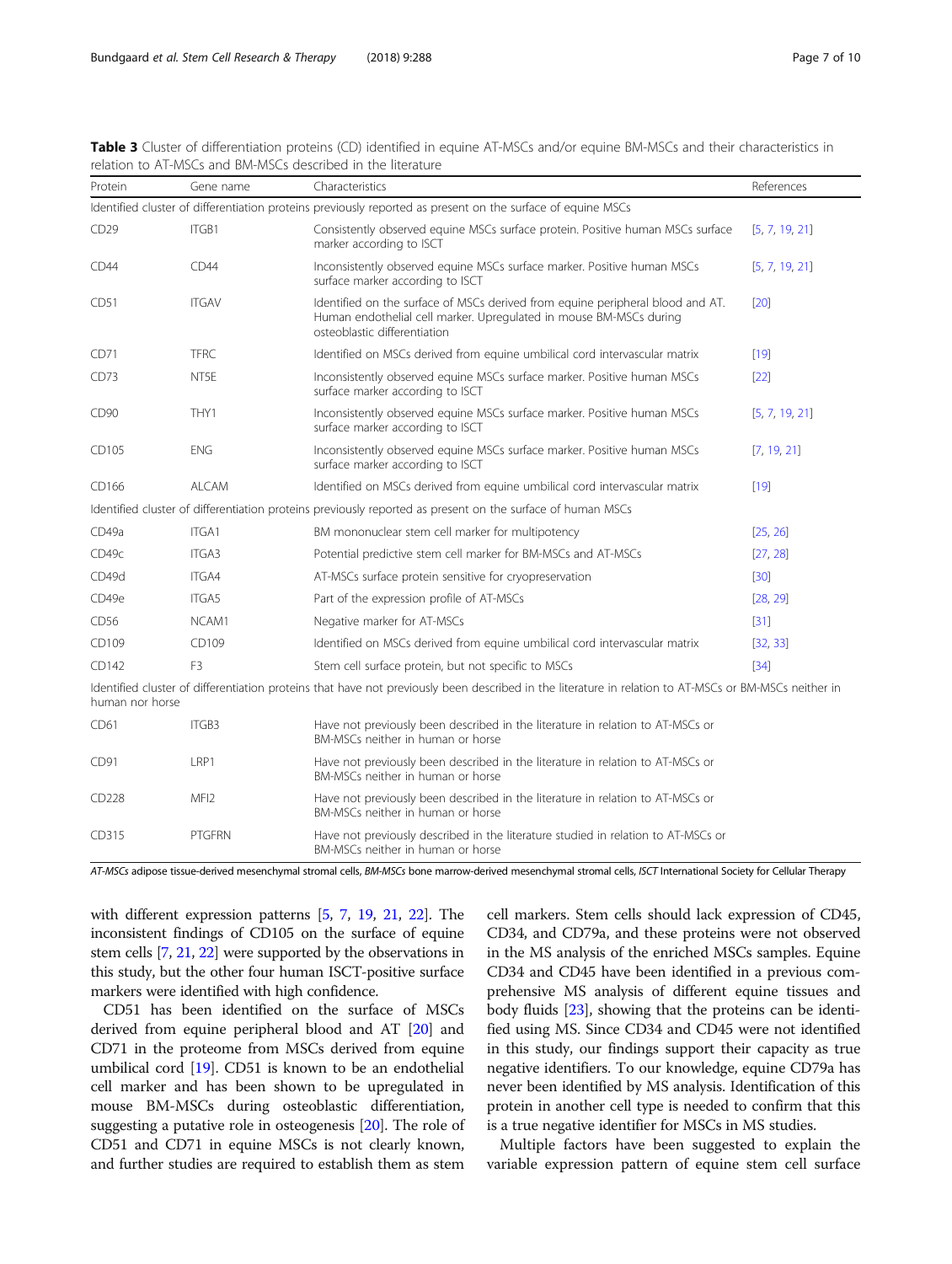<span id="page-7-0"></span>

individuals. The gene expression pattern is given by the mean of the gene expression relative to GAPDH in samples from three individuals

markers, for example differences in culture conditions and timeframes [\[5](#page-8-0)], distinct surface antigens for MSCs of different origin [[22](#page-9-0)], and even individual differences between donors [[22\]](#page-9-0). Another challenge often encountered in equine research is the lack of suitable antibodies of high quality and consistent performance across different laboratories [\[5](#page-8-0), [7\]](#page-8-0). In this study, we employed two technologies that do not rely on antibodies as alternatives to immunophenotyping: MS to identify relevant proteins, and qPCR to identify relevant genes. Mass spectrometry has the advantage of identifying the markers at protein and peptide level being independent of protein antibodies for specific identification [\[23](#page-9-0), [24](#page-9-0)]. However, this technology is still reserved for specialized proteomic core facilities, and its applicability for more general use is therefore limited. qPCR is a more commonly available technology. Radcliffe et al. [\[5\]](#page-8-0) studied the temporal expression of CD29, CD44, CD90, CD11a/CD18, and CD45RB, both at the mRNA and protein level. They found that at all culture points tested, the gene mRNA expression followed the same pattern as the cellular protein expression. The uniformity between mRNA and protein expression patterns was supported by the observations of this study in terms of both expression pattern and positive and negative identifiers. Taken together, the results of these studies emphasize that gene expression analysis on mRNA might be of great value for identification of equine MSCs and as a method to verify findings on protein level, especially when suitable antibodies are lacking.

To our knowledge, this is the first study to identify CD49a, CD49c, CD49d, CD49e, CD56, CD61, CD91, CD109, CD142, CD166, CD228, and CD315 in equine

MSCs. The majority of these proteins have been reported to be present on the surface of human AT-MSCs and BM-MSCs. In humans, CD49a proved useful as a positive marker for the most multipotent cells from a heterogeneous pool of BM mononuclear stem cells [\[25](#page-9-0)]. However, selection for CD49a-positive cells in a AT-MSCs population showed only a minor advantage to reduce heterogeneity [[26\]](#page-9-0). In an attempt to identify chondrogenic potency predictors prior to chondrogenic differentiation of human BM-MSCs and AT-MSCs, it was demonstrated that CD49c was positively associated with GAG quantitation [\[27](#page-9-0)]. In another study of human BM-MSCs, the expression level of CD49c and CD49e was found to decrease after induction of chondrogenic differentiation in the presence of TGF-ß3 [[28\]](#page-9-0), which suggests that CD49c may be a predictive stem cell marker in humans. CD49e has also been identified as part of the expression profile of human AT-MSCs although less than 28% of the cells were positive for this marker [\[29](#page-9-0)]. The expression of CD49d on human AT-MSCs was found to decrease after cryopreservation and thawing even though the immunophenotypic marker expression was largely preserved, and their multipotency was maintained [[30](#page-9-0)]. We also observed a lack of CD49d in AT-MSCs, but further investigation is needed to state if this is related to the phenotype. CD56 was observed in all AT-MSCs samples from horses and absent in all BM-MSCs samples. Human AT-MSCs have shown a variable positivity for CD56, and it is generally considered a negative marker for human AT-MSCs [[31](#page-9-0)]. The diverging results could be due to different biological characteristics of this protein across species. In humans, CD109 and CD142 have been identified as stem cell surface proteins,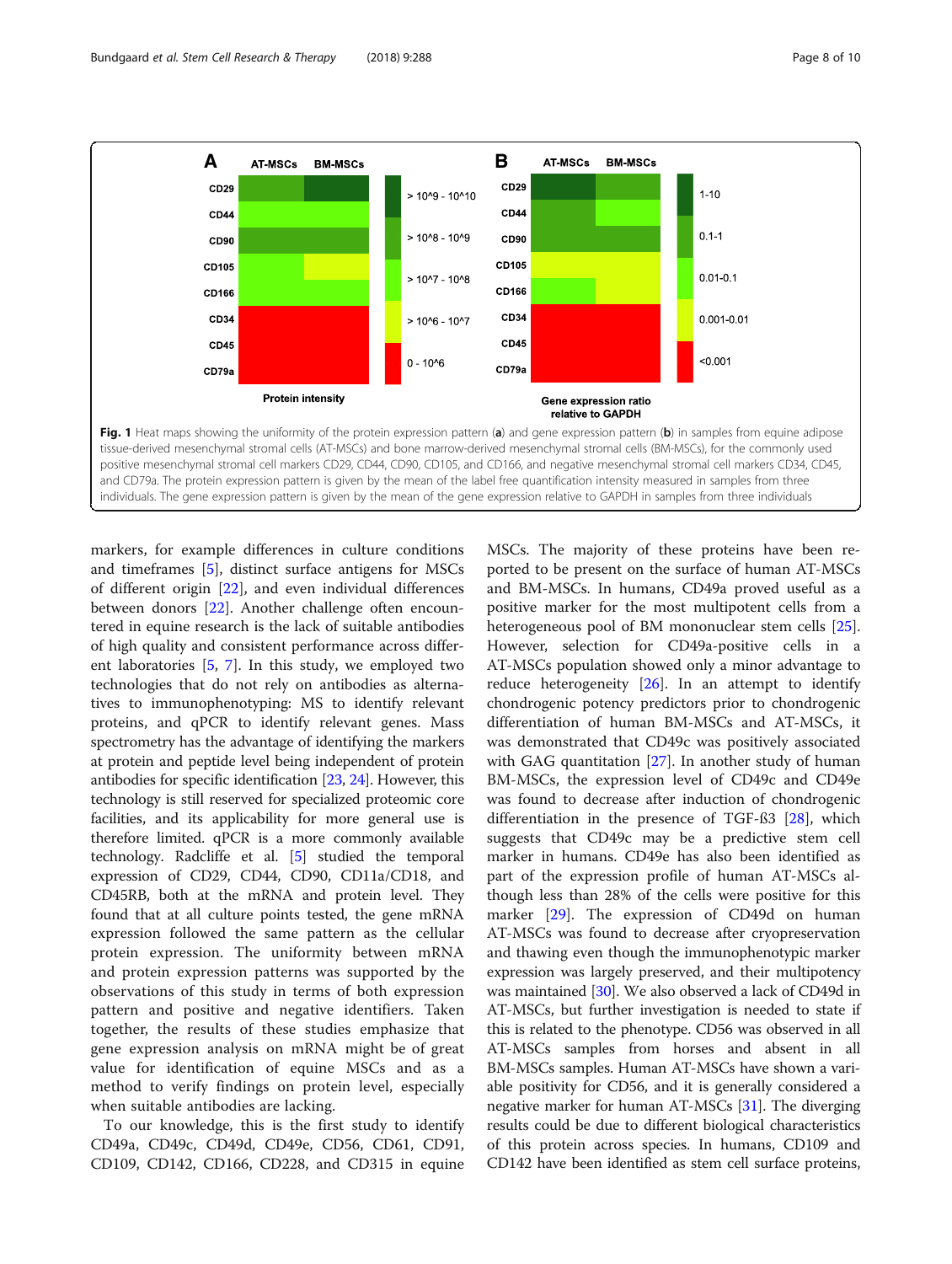<span id="page-8-0"></span>but their presence has not been specific to the MSCs phenotype [\[32](#page-9-0)–[34](#page-9-0)].

CD61, CD91, CD228, and CD315 have not previously been studied in relation to AT-MSCs and BM-MSCs either in human or horse. Further investigation and validation will be needed to test the immunological characterization of these proteins in the horse and determine their value as equine MSCs surface markers.

## Conclusions

In conclusion, the findings of this study show that enrichment of the MSCs surface proteome by biotinylation followed by MS analysis is a valuable alternative to immunophenotyping of surface markers, when suitable antibodies are not available. Furthermore, the method is very useful for mining of the cell surface proteome to identify potential additional equine stem cell markers. Furthermore, the results support using gene expression analysis to verify the data by another method, and as a valuable alternative to immunophenotyping for identification of specific MSCs markers.

### Abbreviations

AT: Adipose tissue; BM: Bone marrow; CD: Cluster of differentiation; DMEM: Dulbecco's modified Eagle's medium; EM: Expansion medium; FBS: Fetal bovine serum; ISCT: International Society for Cellular Therapy; LFQ: Label free quantification; MS: Mass spectrometry; MSCs: Mesenchymal stromal cells; TEAB: Triethylammonium bicarbonate buffer

### Funding

Funding was generously provided by Independent Research Fund Denmark (grant number FTP-1335-00133) to cover the project expenses. The Danish National Mass Spectrometry Platform for Functional Proteomics (PRO-MS), the Obel Family Foundation, and the Svend Andersen Foundation are acknowledged for grants to the analytical platform enabling parts of this study.

### Availability of data and materials

The mass spectrometry proteomics data generated during the current study are available in the ProteomeXchange Consortium via the PRIDE partner repository with the dataset identifier PXD008884.

### Authors' contributions

LB designed the study; harvested the MSCs; performed most of the work with the cell cultures, biotinylation, sample preparation for MS analysis, qPCR analysis, and the data interpretation; and wrote the manuscript. AS provided expert assistance with sample preparation for MS analysis, MS analysis, and data interpretation, and revised the manuscript. KJE assisted with optimization of the protocol for preparation of the samples for MS analysis, assisted with the MS analyses, and revised the manuscript. LCB designed the study, provided expert assistance with harvesting and culturing the MSCs and qPCR analysis of the MSCs gene expression, and revised the manuscript. All authors read and approved the final manuscript.

### Ethics approval and consent to participate

The experimental protocol was approved by the Ethics and Welfare Committee of Department of Veterinary Clinical Sciences, University of Copenhagen, and all procedures were carried out according to the Danish Act on animal experiments.

### Consent for publication

Not applicable.

### Competing interests

The authors declare that they have no competing interests.

### Publisher's Note

Springer Nature remains neutral with regard to jurisdictional claims in published maps and institutional affiliations.

### Author details

<sup>1</sup>Department of Veterinary Clinical Sciences, University of Copenhagen, Agrovej 8, DK-2630 Taastrup, Denmark. <sup>2</sup>Department of Health Science and Technology, Aalborg University, Fredrik Bajers Vej 7, 9220 Aalborg Ø, Denmark.

### Received: 25 March 2018 Revised: 4 October 2018 Accepted: 8 October 2018 Published online: 25 October 2018

#### References

- 1. McIlwraith CW, Frisbie DD, Rodkey WG, Kisiday JD, Werpy NM, Kawcak CE, Steadman JR. Evaluation of intra-articular mesenchymal stem cells to augment healing of microfractured chondral defects. Arthroscopy. 2011;27:1552–61.
- 2. Ferris DJ, Frisbie DD, Kisiday JD, McIlwraith CW, Hague BA, Major MD, Schneider RK, Zubrod CJ, Kawcak CE, Goodrich LR. Clinical outcome after intra-articular administration of bone marrow derived mesenchymal stem cells in 33 horses with stifle injury. Vet Surg. 2014;43:255–65.
- 3. Dominici M, Le Blanc K, Mueller I, Slaper-Cortenbach I, Marini F, Krause D, Deans R, Keating A, Prockop D, Horwitz E. Minimal criteria for defining multipotent mesenchymal stromal cells. The International Society for Cellular Therapy position statement. Cytotherapy. 2006;8:315–7.
- 4. Guest DJ, Ousey JC, Smith MR. Defining the expression of marker genes in equine mesenchymal stromal cells. Stem Cells Cloning. 2008;1:1–9.
- 5. Radcliffe CH, Flaminio MJ, Fortier LA. Temporal analysis of equine bone marrow aspirate during establishment of putative mesenchymal progenitor cell populations. Stem Cells Dev. 2010;19:269–82.
- 6. De Schauwer C, Meyer E, Van de Walle GR, Van Soom A. Markers of stemness in equine mesenchymal stem cells: a plea for uniformity. Theriogenology. 2011;75:1431–43.
- 7. De Schauwer C, Piepers S, Van de Walle GR, Demeyere K, Hoogewijs MK, Govaere JL, Braeckmans K, Van Soom A, Meyer E. In search for crossreactivity to immunophenotype equine mesenchymal stromal cells by multicolor flow cytometry. Cytometry A. 2012;81:312–23.
- 8. Ibrahim S, Saunders K, Kydd JH, Lunn DP, Steinbach F. Screening of antihuman leukocyte monoclonal antibodies for reactivity with equine leukocytes. Vet immunol immunop. 2007;119:63–80.
- 9. Riis S, Stensballe A, Emmersen J, Pennisi CP, Birkelund S, Zachar V, Fink T. Mass spectrometry analysis of adipose-derived stem cells reveals a significant effect of hypoxia on pathways regulating extracellular matrix. Stem Cell Res Ther. 2016;7:52.
- 10. Belleannee C, Belghazi M, Labas V, Teixeira-Gomes AP, Gatti JL, Dacheux JL, Dacheux F. Purification and identification of sperm surface proteins and changes during epididymal maturation. Proteomics. 2011;11:1952–64.
- 11. Kasvandik S, Sillaste G, Velthut-Meikas A, Mikelsaar AV, Hallap T, Padrik P, Tenson T, Jaakma U, Koks S, Salumets A. Bovine sperm plasma membrane proteomics through biotinylation and subcellular enrichment. Proteomics. 2015;15:1906–20.
- 12. Niehage C, Karbanova J, Steenblock C, Corbeil D, Hoflack B. Cell surface proteome of dental pulp stem cells identified by label-free mass spectrometry. PLoS One. 2016;11:e0159824.
- 13. Niehage C, Steenblock C, Pursche T, Bornhauser M, Corbeil D, Hoflack B. The cell surface proteome of human mesenchymal stromal cells. PLoS One. 2011;6:5.
- 14. Lee SK, Kim JH, Kim SS, Kang T, Park NH, Kwon KH, Lee SS, Lee ZW, Suh-Kim H, Cho K, et al. Profiling and semiquantitative analysis of the cell surface proteome in human mesenchymal stem cells. Anal Bioanal Chem. 2013;405:5501–17.
- 15. Cox J, Hein MY, Luber CA, Paron I, Nagaraj N, Mann M. Accurate proteomewide label-free quantification by delayed normalization and maximal peptide ratio extraction, termed MaxLFQ. Mol Cell Proteomics. 2014;13:2513–26.
- 16. Szklarczyk D, Morris JH, Cook H, Kuhn M, Wyder S, Simonovic M, Santos A, Doncheva NT, Roth A, Bork P, et al. The STRING database in 2017: qualitycontrolled protein-protein association networks, made broadly accessible. Nucleic Acids Res. 2017, 45:D362–8.